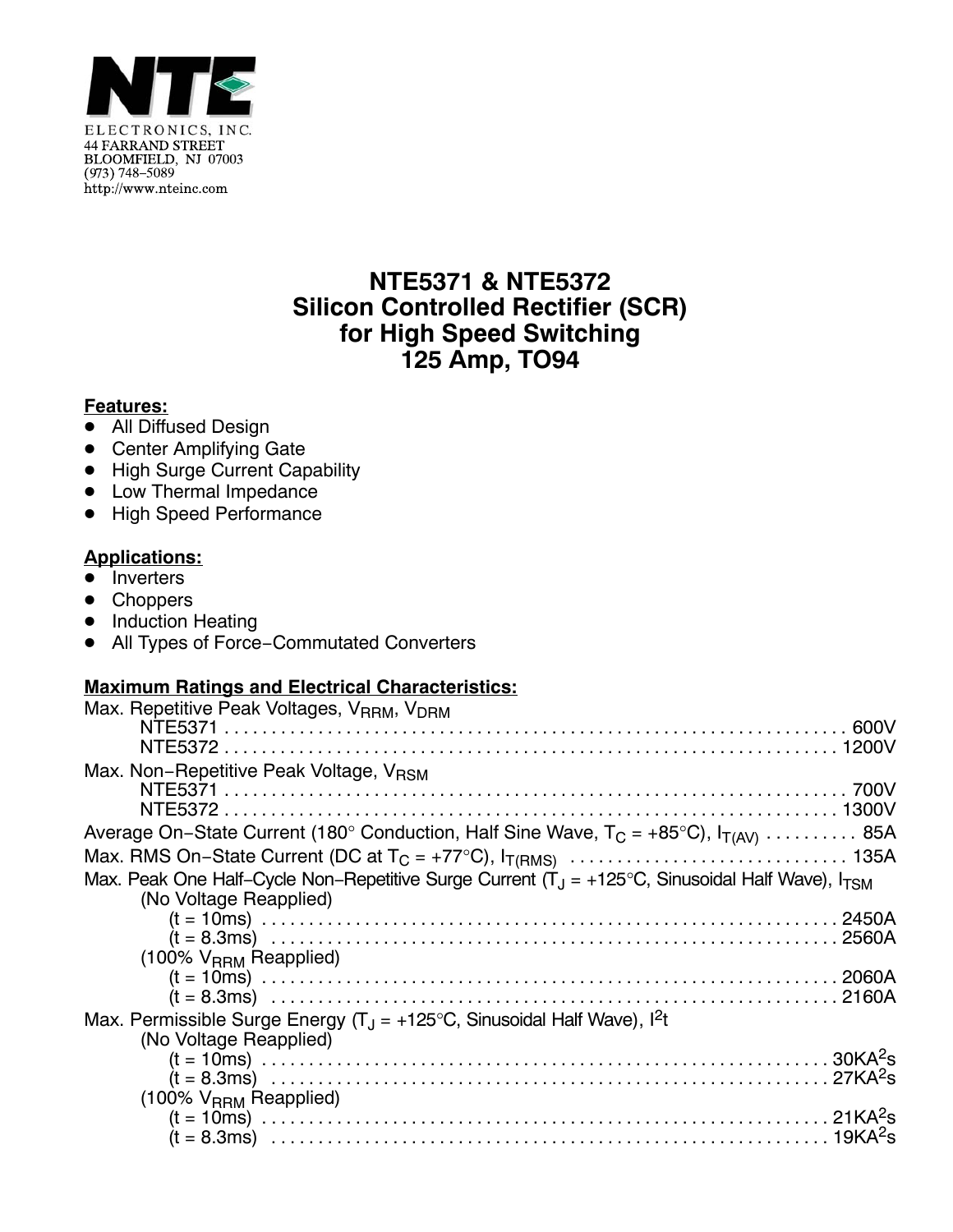## **Maximum Ratings and Electrical Characteristics (Cont'd):**

| <u>maximum natingo anu Eleothodi onaraotenotioo (oont u/l</u>                                                                                                                                   |
|-------------------------------------------------------------------------------------------------------------------------------------------------------------------------------------------------|
|                                                                                                                                                                                                 |
| Max. Peak On-State Voltage ( $I_{TM}$ = 300A, $T_J$ = +125°C, $t_p$ = 10ms Sine Wave Pulse), $V_{TM}$ 2.15V                                                                                     |
| Threshold Voltage $(T_J = +125^{\circ}C)$ , $V_{T(TO)}$                                                                                                                                         |
|                                                                                                                                                                                                 |
|                                                                                                                                                                                                 |
| Forward Slope Resistance $(T_J = +125^{\circ}C)$ , r <sub>t</sub>                                                                                                                               |
|                                                                                                                                                                                                 |
|                                                                                                                                                                                                 |
| Typical Latching Current (T <sub>J</sub> = +25°C, V <sub>A</sub> = 12V, R <sub>a</sub> = 6Ω, I <sub>G</sub> = 1A), I <sub>L</sub> 1000mA                                                        |
| Max. Non-Repetitive Rate of Rise of On-State Current ( $T_J = +25^{\circ}C$ , $V_{DRM} =$ Rated $V_{DRM}$ ), di/dt                                                                              |
| Typical Delay Time (T <sub>J</sub> = +125°C, $V_{DRM}$ = Rated $V_{DRM}$ ), t <sub>d</sub><br>$(ITM = 50A DC, tp = 1 \mu s$ , Resistive Load, Gate Pulse: 10V, 5 $\Omega$ Source)  0.80 $\mu$ s |
| Max. Turn-Off Time, $t_{\alpha}$                                                                                                                                                                |
| $(T_J = +125^{\circ}C, I_{TM} = 100A,$ Commutating di/dt = 10A/ $\mu$ s, V <sub>R</sub> = 50V, t <sub>p</sub> = 200 $\mu$ s)                                                                    |
|                                                                                                                                                                                                 |
|                                                                                                                                                                                                 |
| Max. Critical Rate of Rise of Off-State Voltage, dv/dt                                                                                                                                          |
| Max. Peak Reverse and Off-State Leakage Current, IRRM, IDRM                                                                                                                                     |
|                                                                                                                                                                                                 |
|                                                                                                                                                                                                 |
| Max. Average Gate Power $(T_J = +125^{\circ}C, f = 50Hz, d\% = 50), P_{G(AV)} \dots \dots \dots \dots \dots \dots \dots$                                                                        |
|                                                                                                                                                                                                 |
| Max. Peak Gate Voltage (T <sub>J</sub> = +125°C, t <sub>p</sub> $\leq$ 5ms), V <sub>GM</sub>                                                                                                    |
|                                                                                                                                                                                                 |
|                                                                                                                                                                                                 |
| Max. DC Gate Current Required to Trigger (T <sub>J</sub> = +25°C, V <sub>A</sub> = 12V, R <sub>a</sub> = 6 $\Omega$ ), I <sub>GT</sub> 200mA                                                    |
| Max. DC Gate Voltage Required to Trigger (T <sub>J</sub> = +25°C, V <sub>A</sub> = 12V, R <sub>a</sub> = 6 $\Omega$ ), V <sub>GT</sub> 3V                                                       |
| Max. DC Gate Current not to Trigger (T <sub>J</sub> = +125°C, Rated V <sub>DRM</sub> Applied), I <sub>GD</sub> 20mA                                                                             |
| Max. DC Gate Voltage not to Trigger (T <sub>J</sub> = +125°C, Rated V <sub>DRM</sub> Applied), V <sub>GD</sub> 250mV                                                                            |
| Maximum Operating Temperature Range, $T_J \ldots \ldots \ldots \ldots \ldots \ldots \ldots \ldots \ldots \ldots -40^{\circ}$ to +125°C                                                          |
|                                                                                                                                                                                                 |
| Maximum Thermal Resistance, Junction-to-Case (DC Operation), R <sub>thJC</sub> 0.195K/W<br>Maximum Thermal Resistance, Case-to-Heatsink, R <sub>thCS</sub>                                      |
|                                                                                                                                                                                                 |
|                                                                                                                                                                                                 |